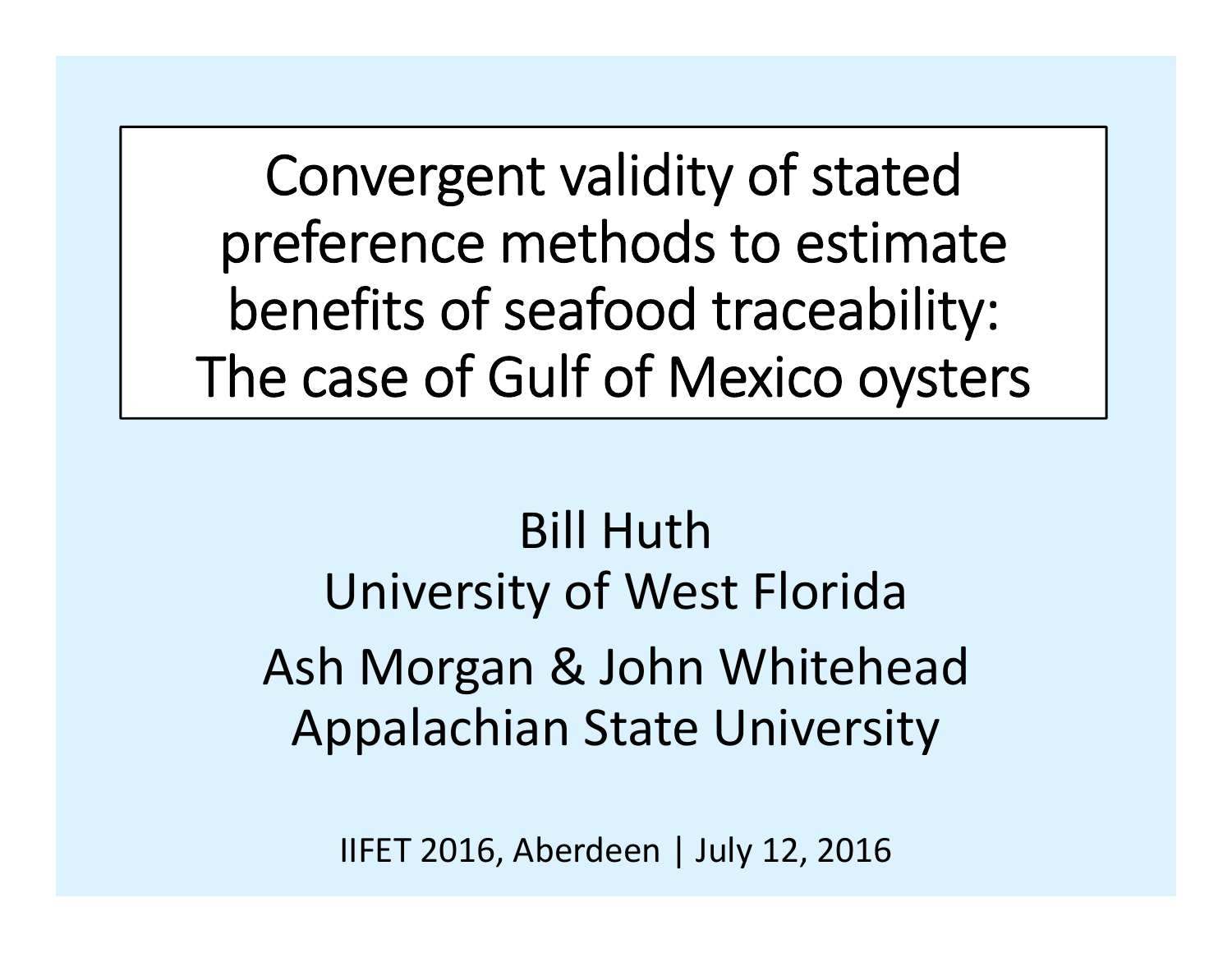## Background

- Gulf of Mexico oyster safety is <sup>a</sup> significant health issue
	- *Vibrio vulnificus* is the fourth leading cause of foodborne death in the United States.
- Seafood traceability is the ability to follow food through all stages of production, processing and distribution.

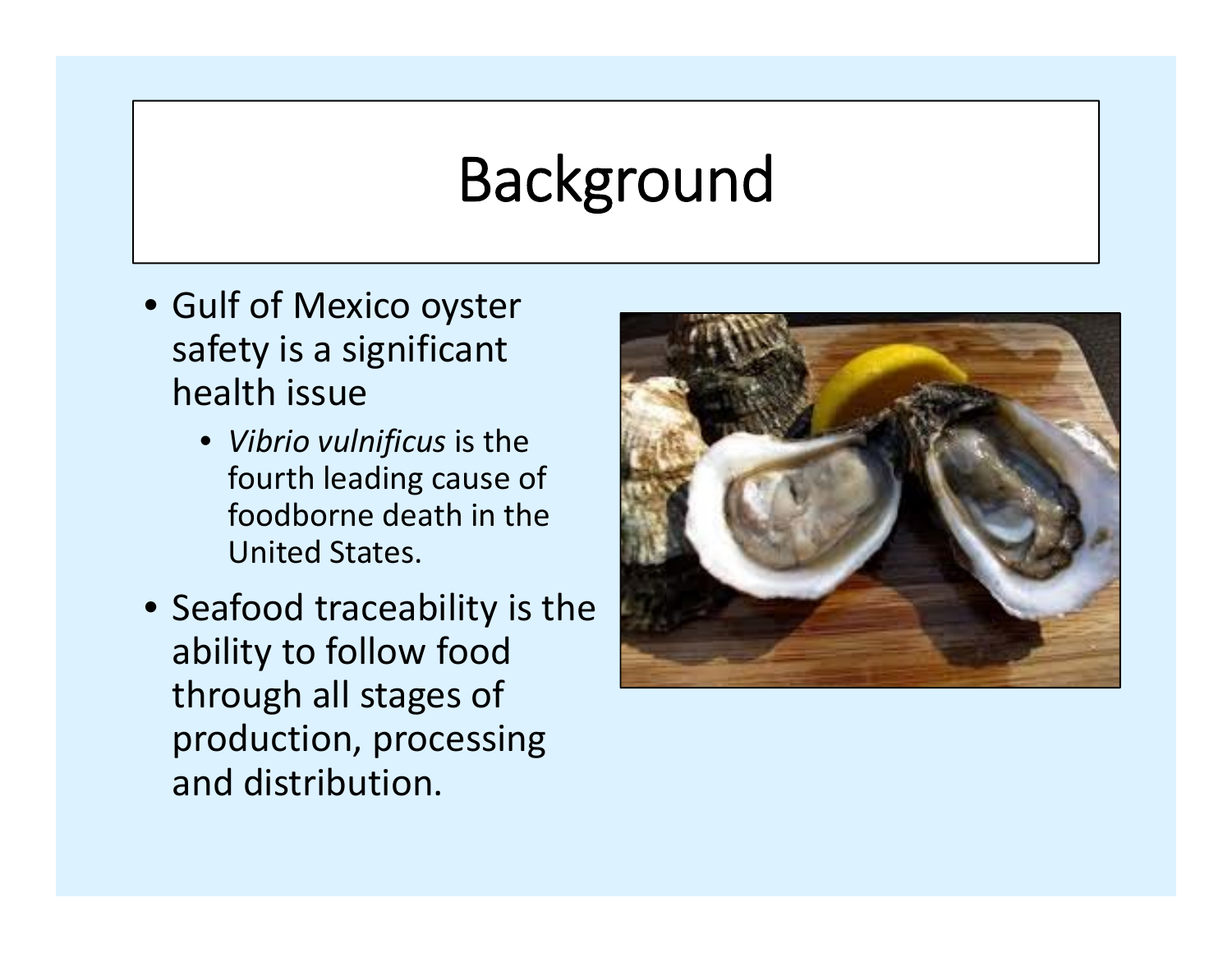# Convergent Validity

- We compare WTP for an oyster traceability program estimated with the CVMand CBM data under acommon scenario
- No study that we are aware of has conducted a convergent validity test with seafood safety stated preference data

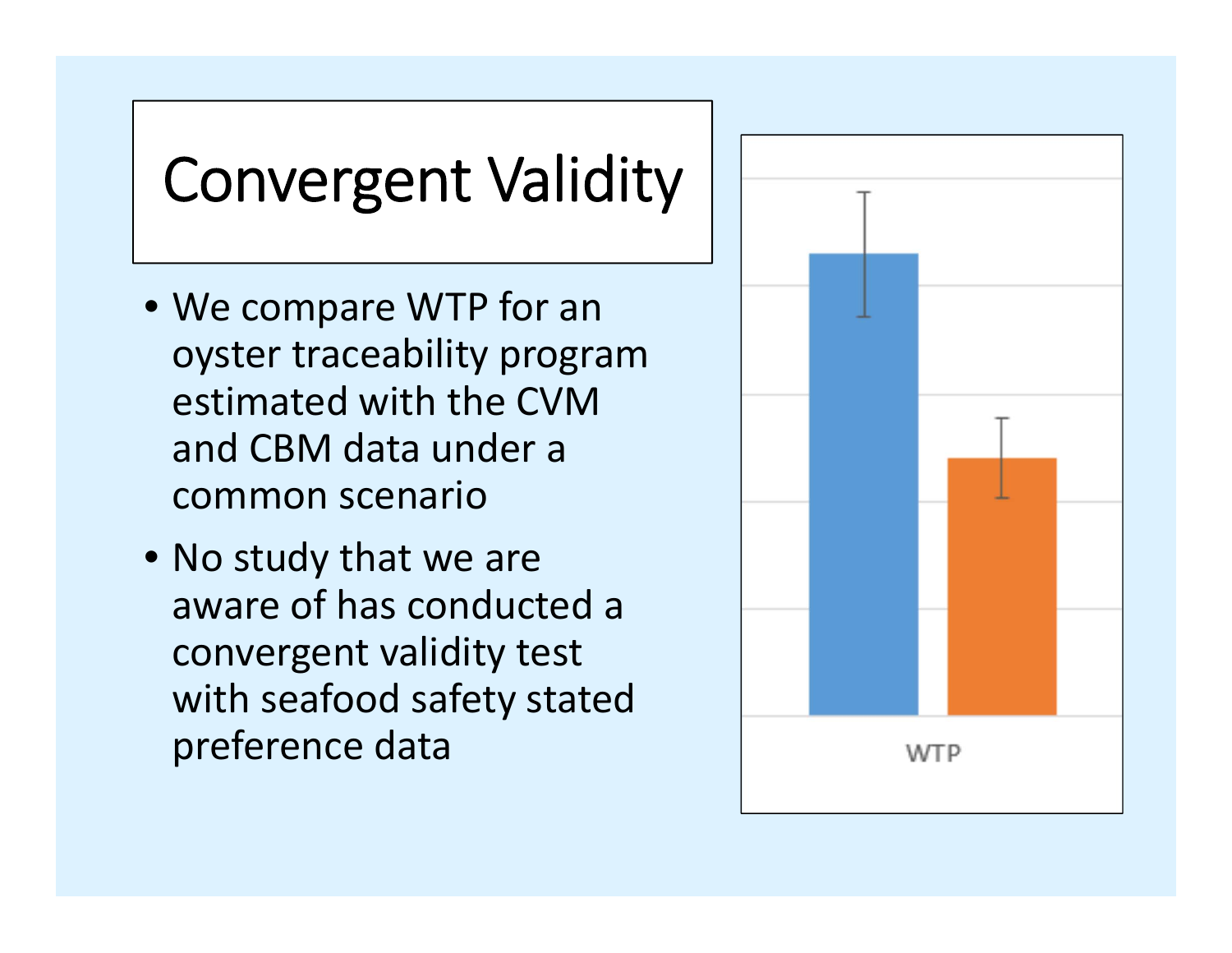## The Survey

- Online Survey Solutions ‐Research NowPanel
- Gulf states FL, AL, MS, LA, TX plus GA and CA
- NOV–DEC 2010
- n <sup>=</sup> 633 oyster consumers

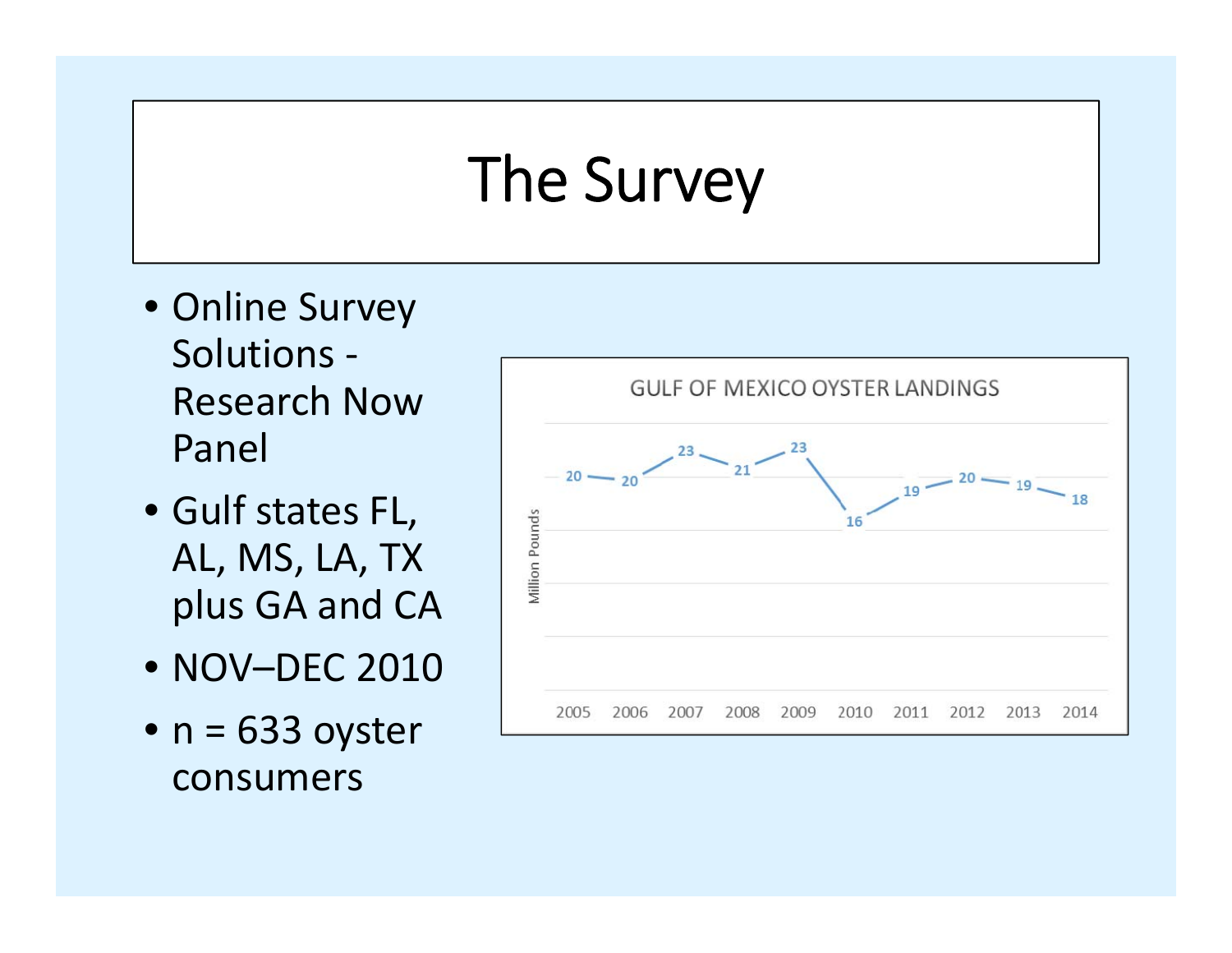## Q1: SP oyster meals

- Please think about the number of oyster meals you expect to eat over the next 12 months starting from today.
- Starting with the [**Q|RP**] oyster meals you told us that you typically eat in <sup>a</sup> year, if the average price of your oyster meals stays the same do you think you will eat more, less, or the same number of oyster meals over the next year?
- About how many more/less oyster meals do you expect to eat over the next year?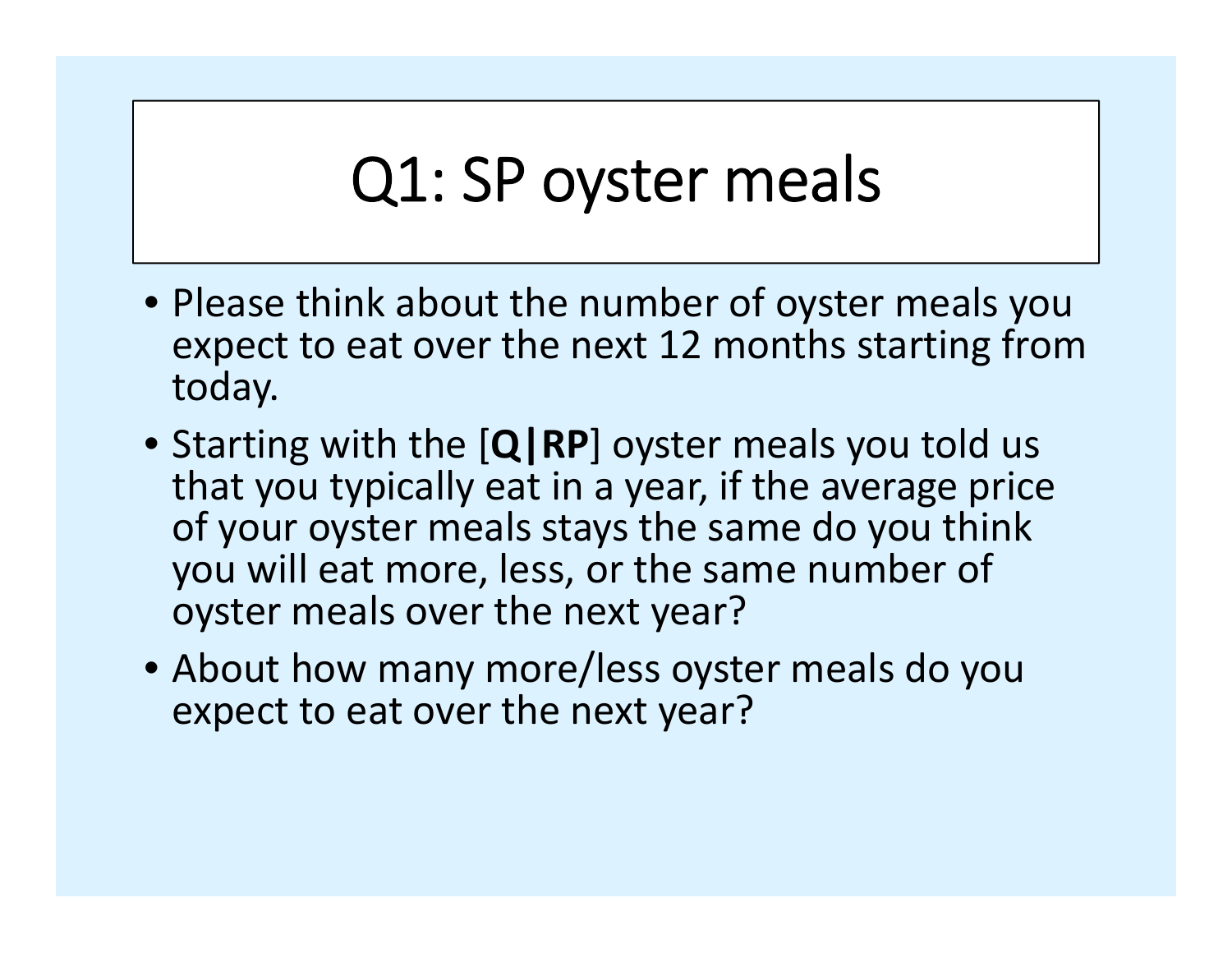# $Q7$ : SP oyster meals with STS and  $\Delta P$

- If the Louisiana ban on oyster harvesting from all affected areas is lifted right now and <sup>a</sup> seafood traceability system is in place …
- However, … the program will result in an increase in the price of an average oyster meal for all consumers.
- Suppose that the price of your portion of your average oyster meal goes up by  $[\Delta P]$  but the prices of all other food products stay the same, compared to the [**Q6**] oyster meals you previously told us you expect to eat next year, do you think you will eat more, less, or about the same number of oyster meals next year?
- About how many more/less would you eat?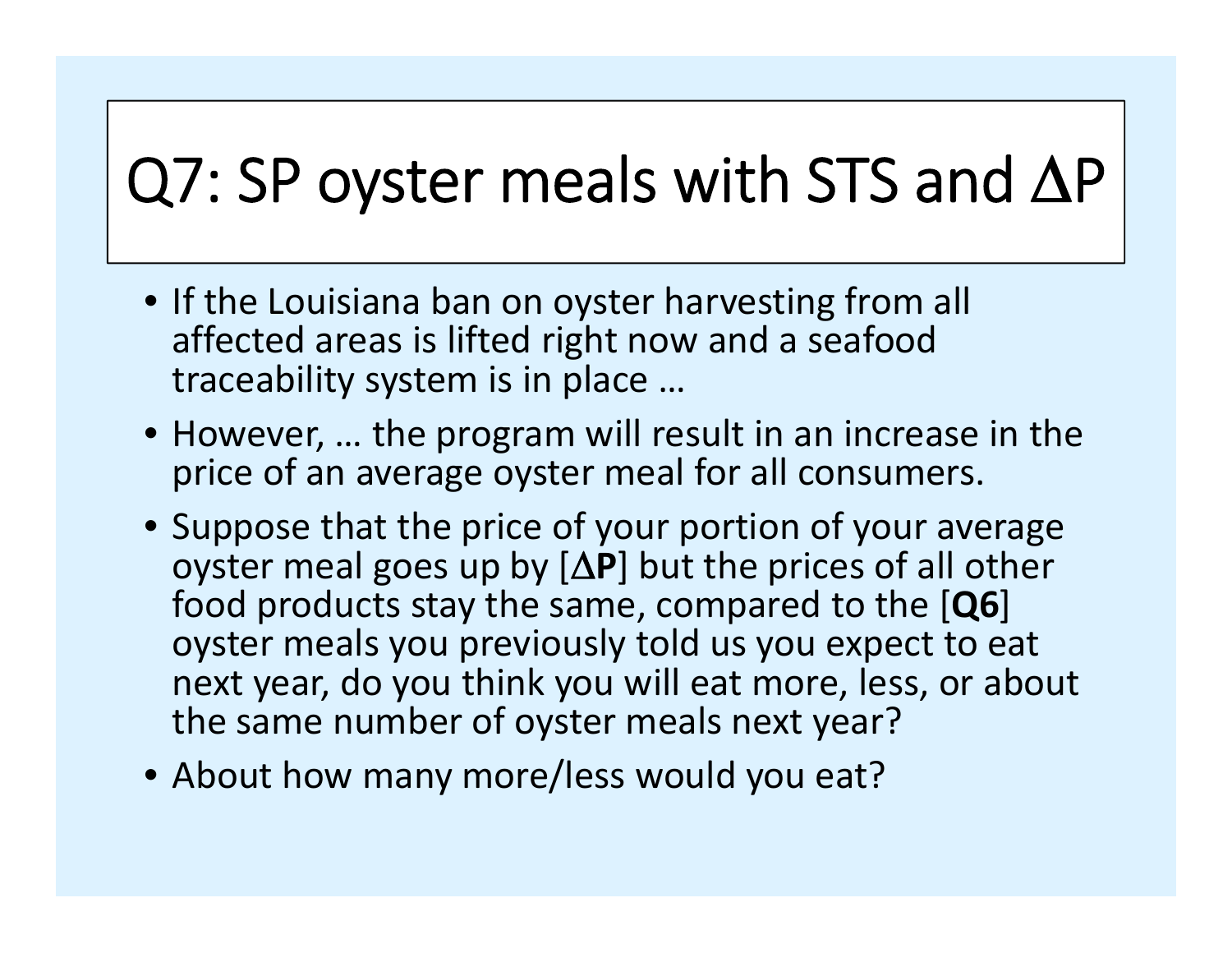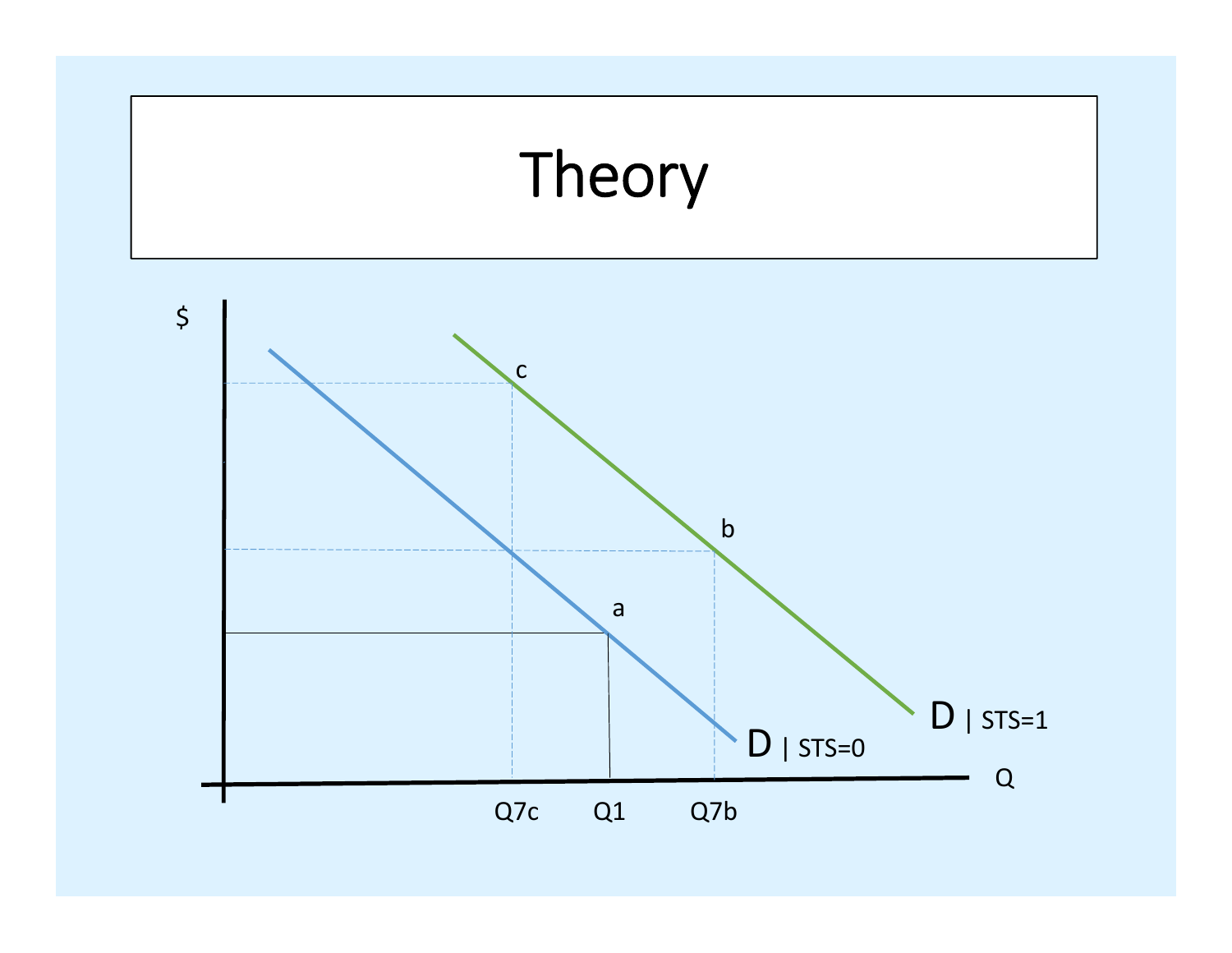# CBM Data Summary

| <b>Scenario</b>          | <b>Oyster Meals</b> |
|--------------------------|---------------------|
| Q1: Baseline             | 14.85               |
| $Q2: \Delta P > 0$       | 12.75               |
| $Q3: \Delta P < 0$       | 16.93               |
| Q4: Ban                  | 15.01               |
| Q5: Ban & STS            | 15.30               |
| Q6: STS                  | 15.40               |
| $Q7: STS & \Delta P > 0$ | 13.71               |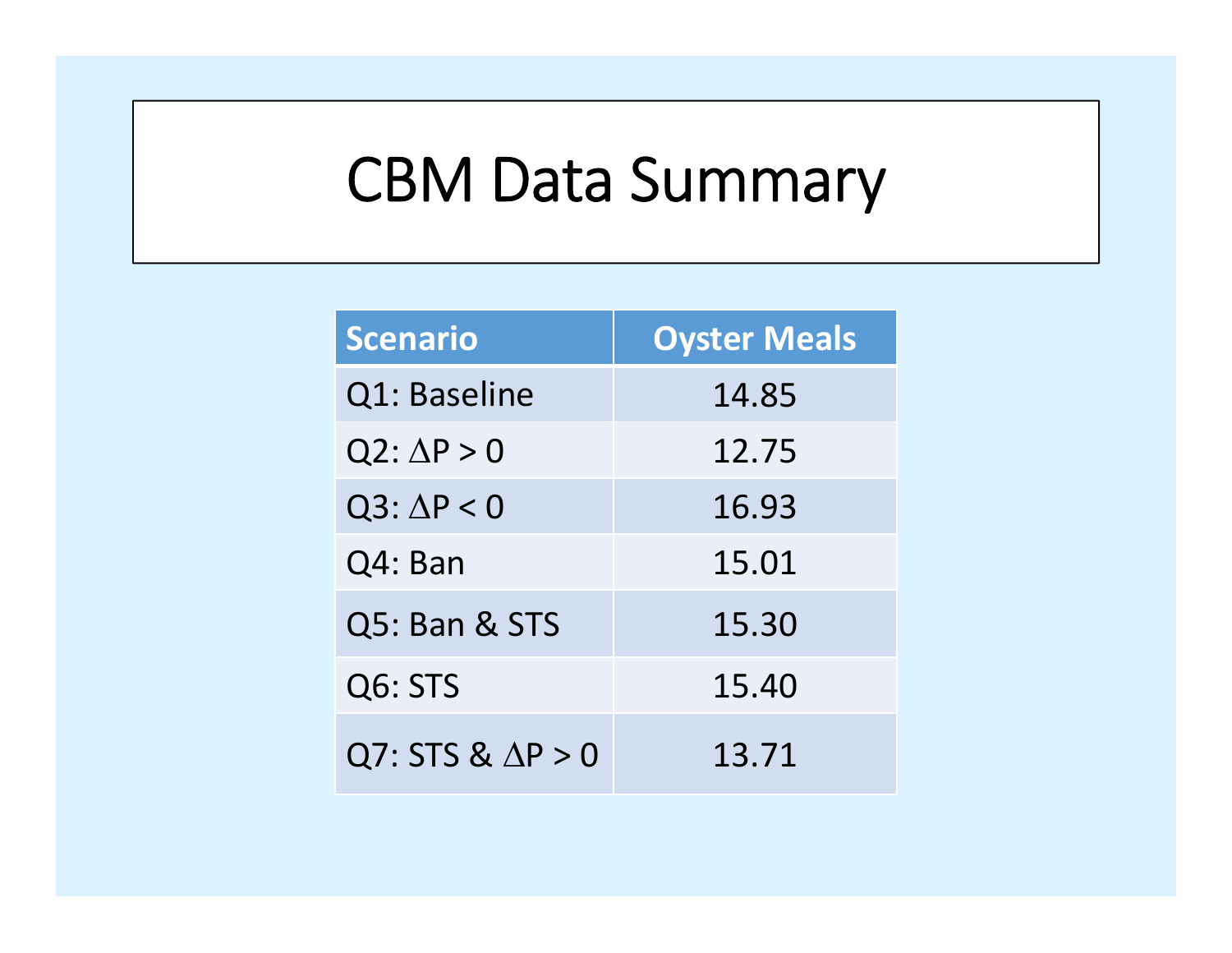#### Fixed Effects Poisson Demand

| Variable      | <b>Coefficient</b> |
|---------------|--------------------|
| $\bigwedge$ P | $-0.037*$          |
| Ban           | $-0.0016$          |
| Traceability  | $0.033*$           |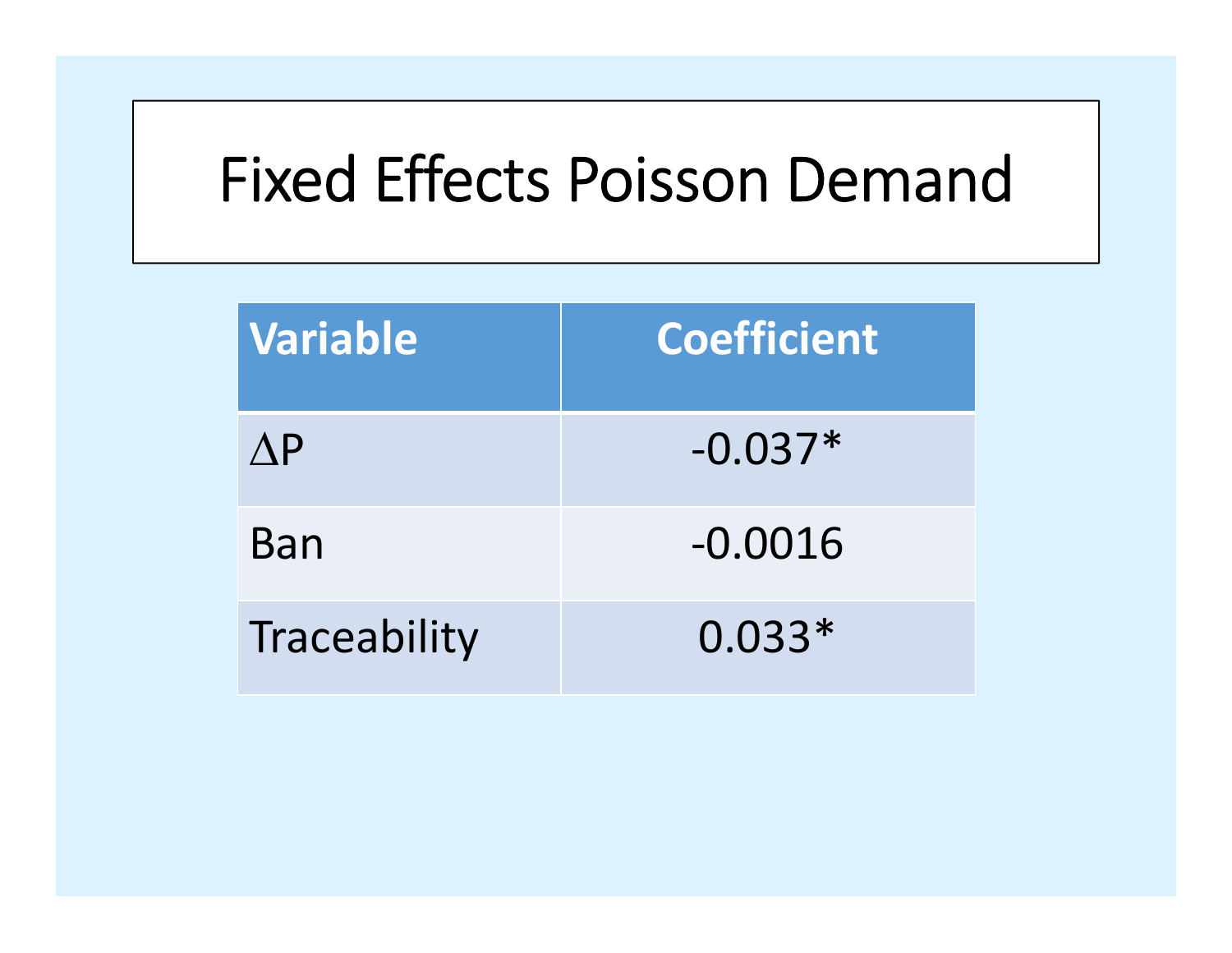## Referendum Vote

- Suppose that the seafood traceability system is put to <sup>a</sup> nationalreferendum. …
- If you could vote today and you knew that the price of your average oyster meal would go up by [**∆P**] but the price of all<br>other food would stay the same, would you vote for or against the proposed law?
	- For
	- Against
	- Undecided
- How sure are you about your choice to vote for the proposed law?
	- Not sure at all
	- Not very sure
	- Somewhat sure
	- Very sure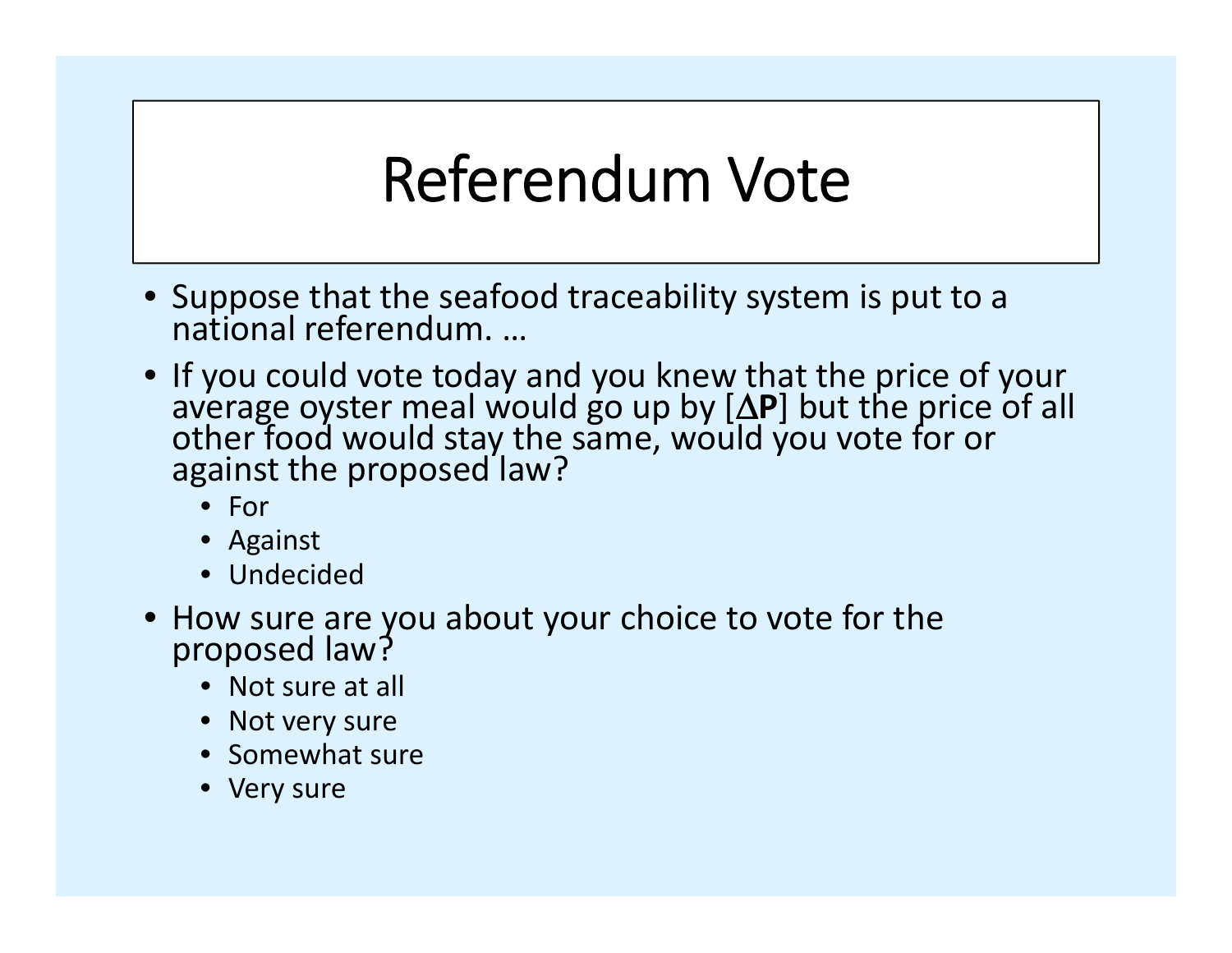#### Referendum Vote Results

| would you vote for or against the proposed law? |     |                    |     |  |
|-------------------------------------------------|-----|--------------------|-----|--|
| For                                             |     | How sure are you ? |     |  |
|                                                 |     | Not sure at all    | 2   |  |
|                                                 | 280 | Not very sure      | 14  |  |
|                                                 |     | Somewhat sure      | 117 |  |
|                                                 |     | Very sure          | 147 |  |
| Against                                         | 180 |                    |     |  |
| Undecided                                       | 173 |                    |     |  |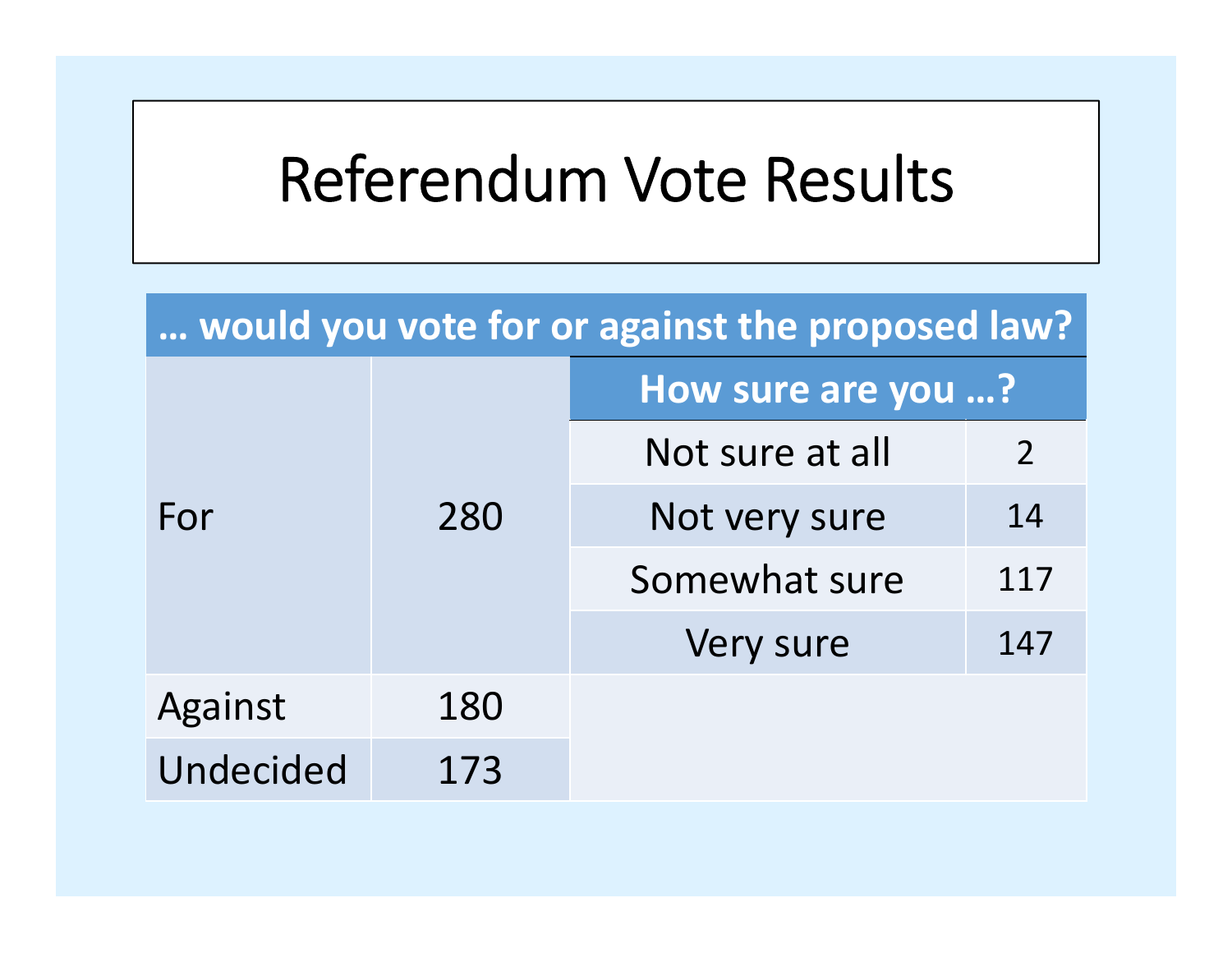# CVM Data Summary

| $\Delta P$      | %For (all) | <b>%For (sws)   %For (vs)</b> |       |
|-----------------|------------|-------------------------------|-------|
| $1\overline{ }$ | 58         | 56                            | 34    |
| 3               | 42         | 37                            | 22    |
| 5               | 36         | 34                            | 16    |
| 7               | 39         | 38                            | 18    |
| Total           | 44         | 42                            | 23    |
| $\chi$ 2 (df=3) | 19.62      | 20.29                         | 19.00 |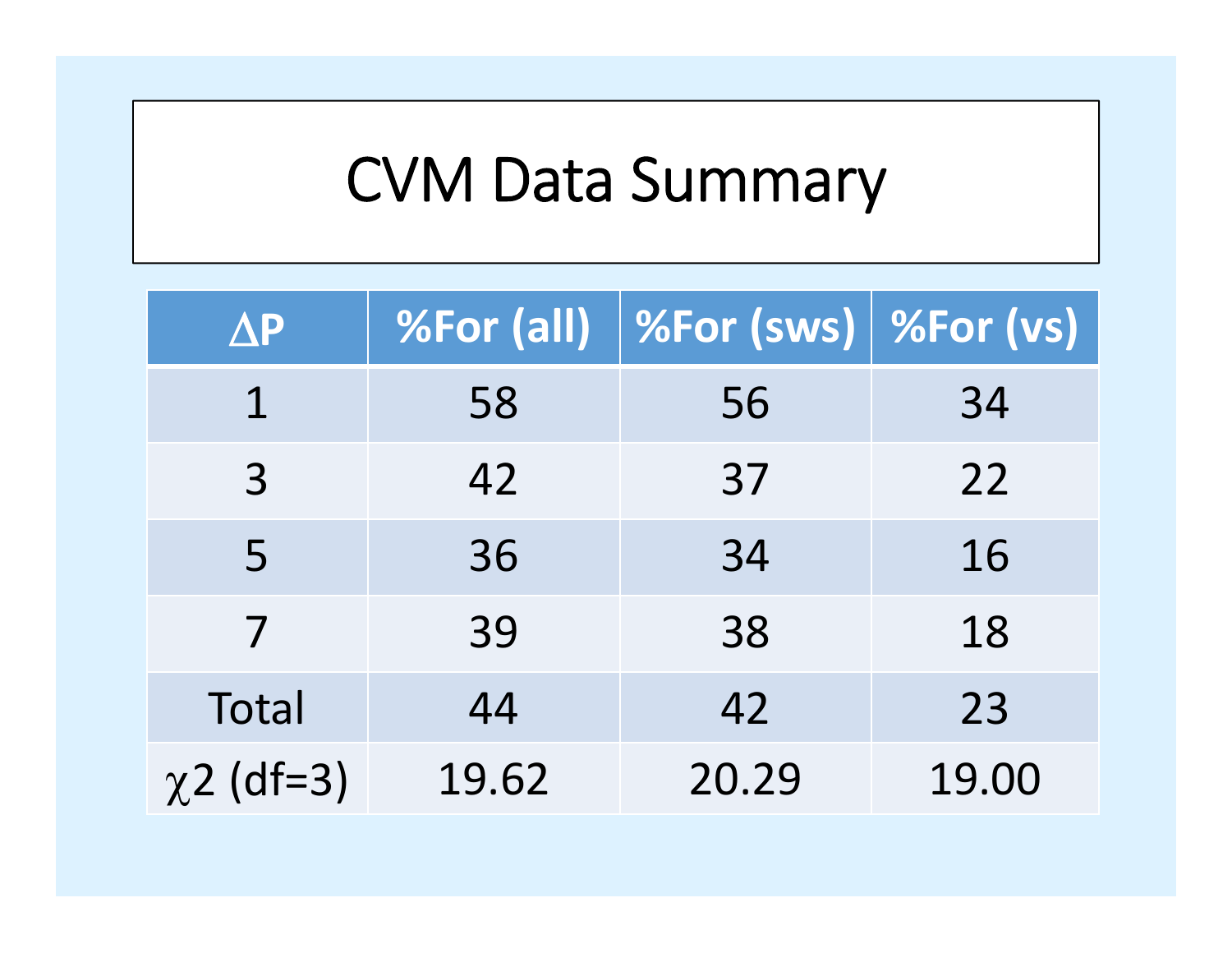## Probit Referendum Vote Models

| <b>Variable</b> | For (all) | <b>For (sws)</b> | For (vs) |
|-----------------|-----------|------------------|----------|
| Constant        | $0.16*$   | 0.09             | $-0.42*$ |
| $ln(\Delta P)$  | $-0.27*$  | $-0.27*$         | $-0.30*$ |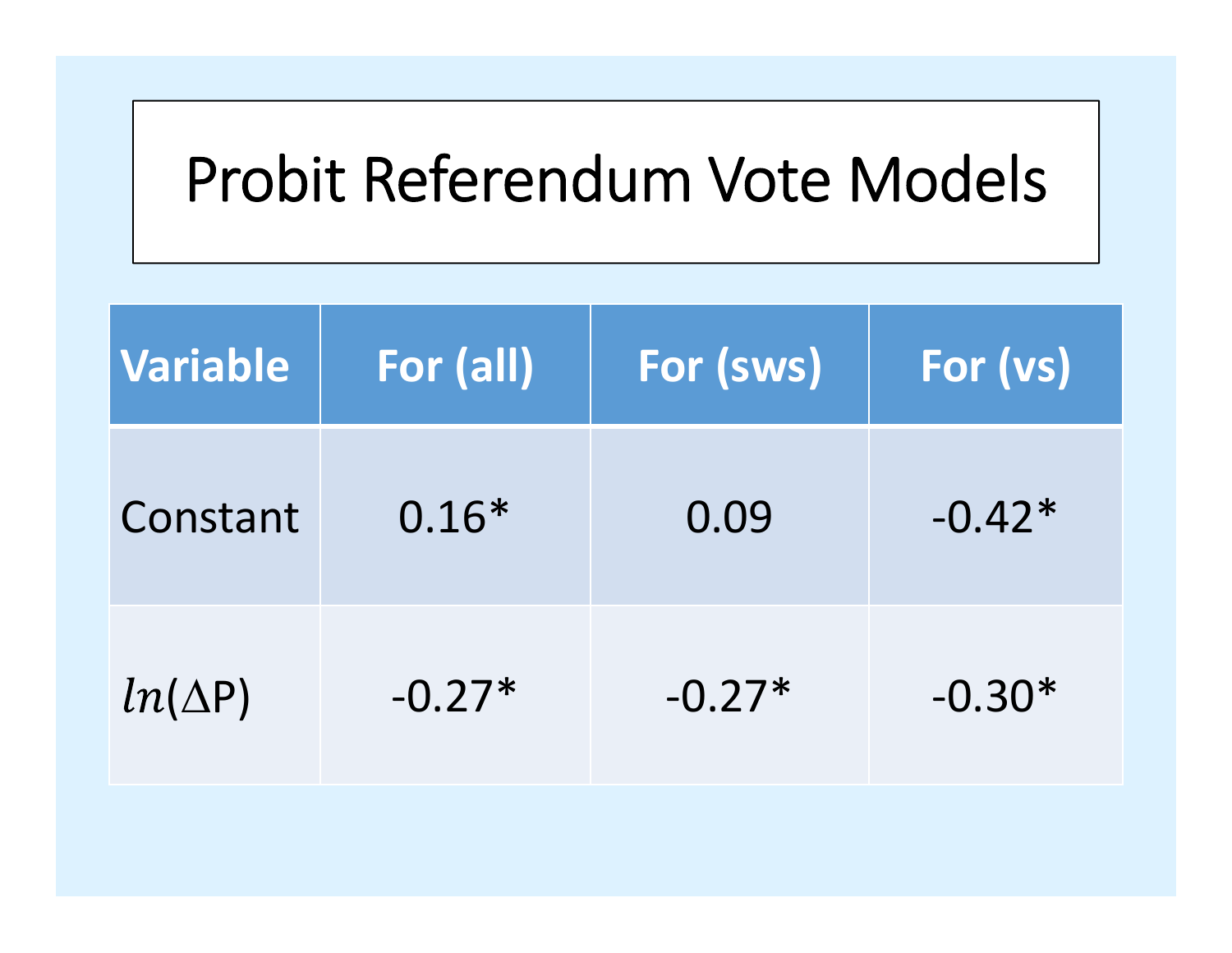# Willingness to pay per meal

|            | $\triangle$ CS | <b>WTP</b> | <b>95% CI</b> |      |
|------------|----------------|------------|---------------|------|
| <b>CBM</b> | 0.89           |            | 0.47          | 1.31 |
| CVM (all)  |                | 1.79       | 0.96          | 2.60 |
| CVM (sws)  |                | 1.38       | 0.65          | 2.10 |
| CVM (vs)   |                | 0.24       | $-0.29$       | 0.51 |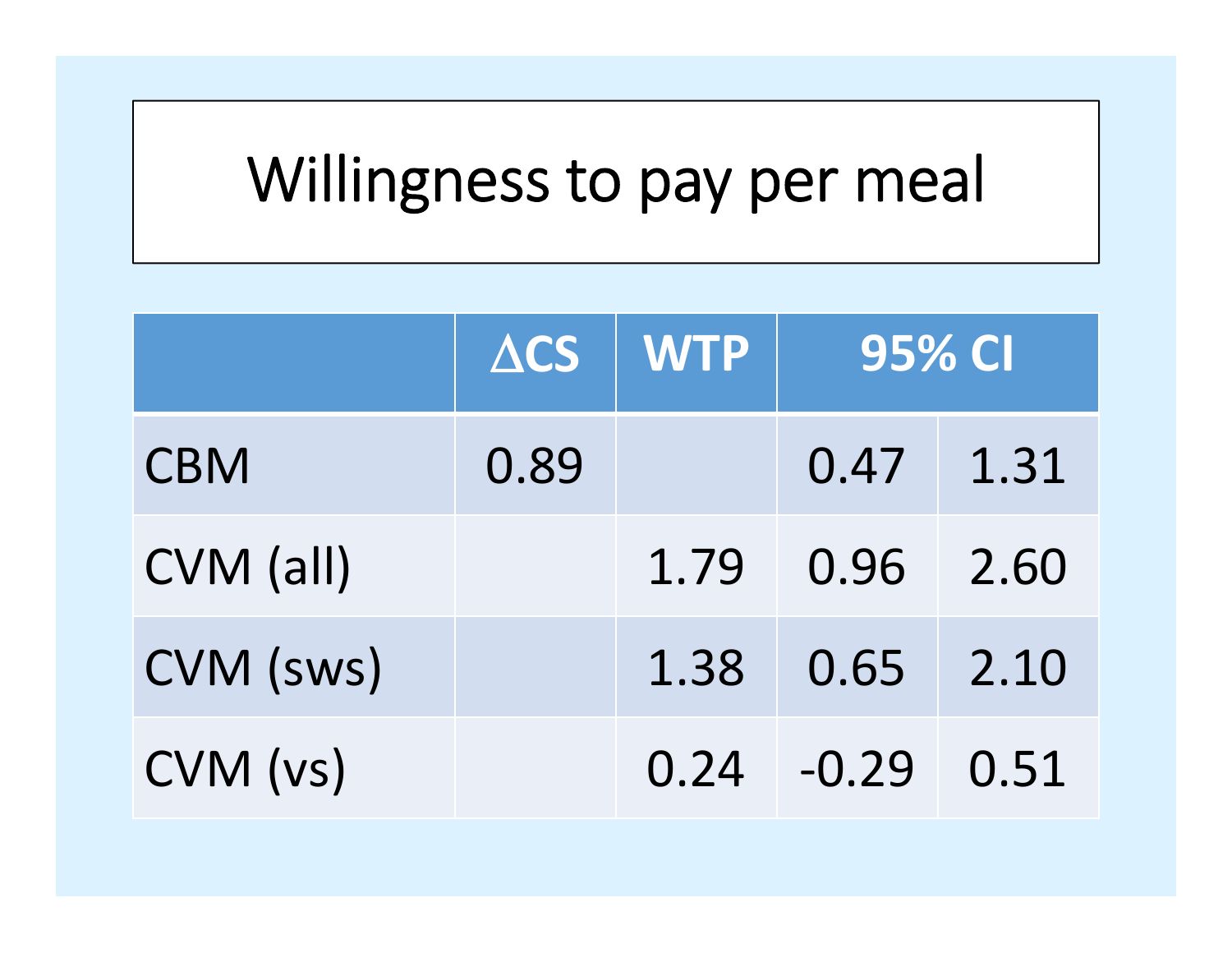# **Policy**

- 18 million pounds landings in 2014
- 7.5 million annual Gulf of Mexico oyster meals
- WTP meal <sup>=</sup> \$1.12 [\$0.89, \$1.38]
- Benefits <sup>=</sup> \$8.37m [\$6.65m, \$10.31m]